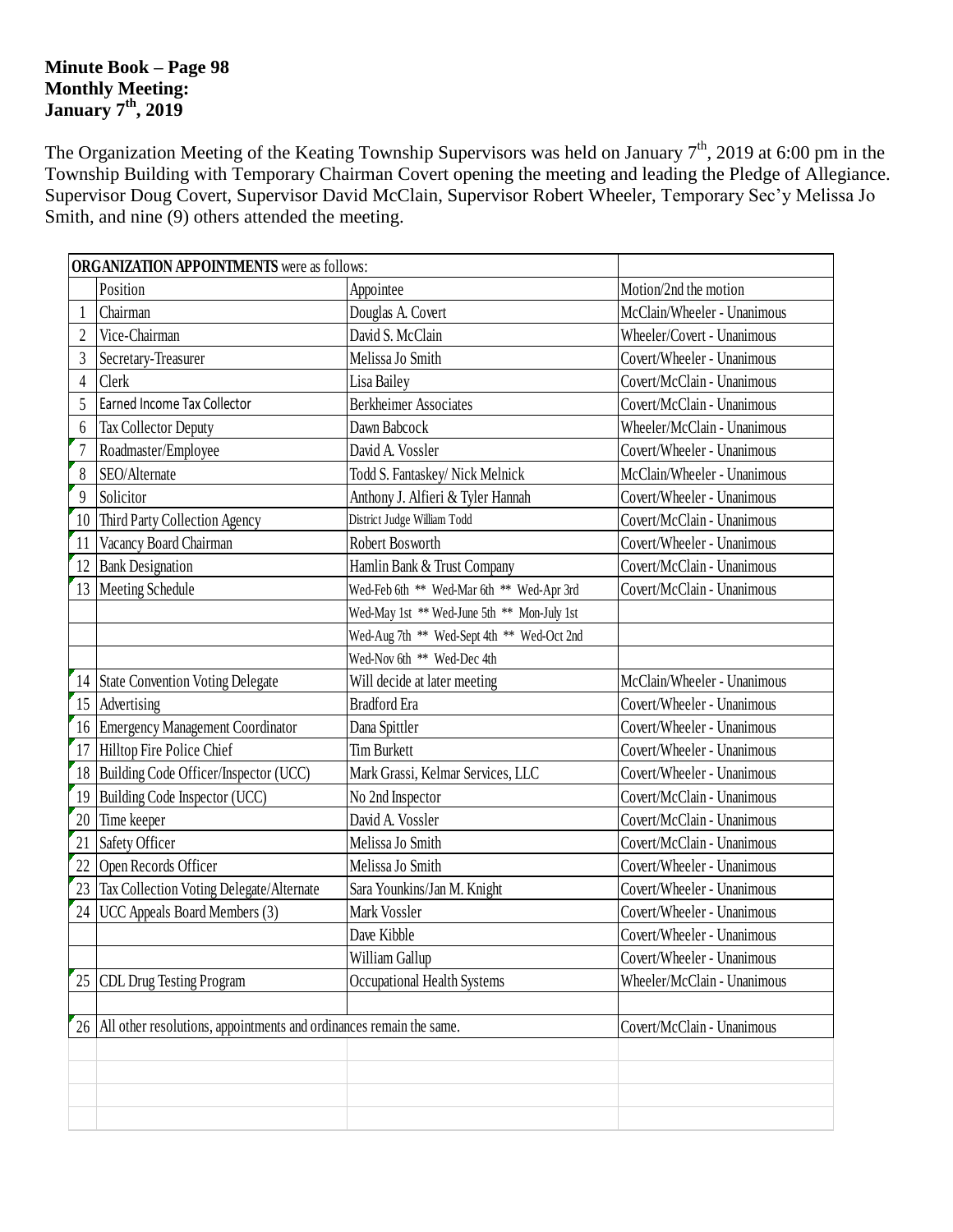Minute Book – Page 99 Organizational Meeting January  $7<sup>th</sup>$ , 2019

|                      |    | <b>GENERAL FUND</b> |            | <b>STATE AID</b> |    | <b>SEWER</b> | Period of    |  | 12/1/18 to 12/31/18 |   |           |  |
|----------------------|----|---------------------|------------|------------------|----|--------------|--------------|--|---------------------|---|-----------|--|
| Petty Cash           |    | 48.50               |            |                  |    | 87.54        | General Fund |  | Receipts            | Ş | 32,846.33 |  |
| Hamlin-Checking      |    | 17,474.19           |            | 1,537.01         |    | 28,510.17    |              |  | Expenses            | Ś | 90,826.18 |  |
| PLIGT-Savings        |    | 511,685.89          | 125,686.04 |                  |    | 399,419.53   |              |  | Checks No.          |   | 8119-8146 |  |
| Hamlin-MM            |    | 86,889.47           |            |                  |    |              |              |  |                     |   |           |  |
| Hamlin - Impact      |    | 110,522.58          |            |                  |    |              | State Aid    |  | Receipts            | S | 228.23    |  |
| JVB-CD               |    |                     |            |                  |    | 47,648.84    |              |  | Expenses            | S | 6,056.00  |  |
| NWS-Checking         |    |                     |            |                  |    | 18,245.06    |              |  | Checks No.          |   | 3185-3186 |  |
|                      | Š. | 726,620.63          | S.         | 127,223.05       | Ŝ. | 493,911.14   |              |  |                     |   |           |  |
|                      |    |                     |            |                  |    |              | Sewer        |  | Receipts            | Ś | 26,364.12 |  |
| <b>PAID EXPENSES</b> |    | 7,192.36            |            | None             |    | 7,240.76     |              |  | Expenses            |   | 19,718.88 |  |
| UNPAID EXPENSES:     |    | 78,654.09           |            | 949.75           |    | 7,291.09     |              |  | Checks No.          |   | 2903-2928 |  |

The Minutes of December 5th, 2018 meeting were unanimously approved by motion of Supv Wheeler/2<sup>nd</sup> Covert. **TREASURER'S REPORT** showed the following bank balances:

A motion was made by Supv Covert/2<sup>nd</sup> Wheeler, to accept the Treasurer's Report, pending audit. Motion carried unanimously. By motion of Supv Wheeler/ $2<sup>nd</sup>$  McClain, it was unanimously agreed to pay the bills as listed on the Expense Report for a total of \$86,894.93, including Sewer Expenses of \$7,291.09. A motion was made by Supv Wheeler/2<sup>nd</sup> Covert to pay any bills that come due before next meeting that will accrual a late charge. Motion carried unanimously.

# **PUBLIC HEARD:** None

## **COMMUNICATIONS:**

- 1) The 97<sup>th</sup> PSATS Educational Conference & Trade Show is being held April  $14<sup>th</sup>$ -17<sup>th</sup> in Hershey. Supervisors would like 2 people to attend this year's event.
- 2) The PSATS news bulletin was received, Supv Covert noted that the 2019 IRS mileage rate increased from 54.5 cents per mile to 58 cents per mile. 2019 Bidding Limits: Minimum purchase amount that requires advertisement for bids increased from \$20,100 to \$20,600 for 2019. In addition, the minimum purchase amount for the telephone quotes increased from \$10,900 to \$11,100 for 2019.
- 3) Township received the PSATS News Bulletin for Nov and Dec.
- 4) Township received Hamlin Library Dec report.

## **OLD BUSINESS:**

1) A motion by Supv Covert/2<sup>nd</sup> McClain to accept the Right of Way agreement for Honeywell International Inc. Motion carried unanimously.

## **NEW BUSINESS:**

- 1) A motion was made by Supv McClain/2<sup>nd</sup> Wheeler, to adopt Resolution No. 2019-A, accepting SEO Fantaskey's 2019 Fee Schedule for the Sewage Enforcement Officer. Motion carried unanimously. It was noted there were no increases or decreases.
- 2) A motion was made by Supv McClain/2<sup>nd</sup> Covert, to adopt Resolution No. 2019-B, to appointed Mr. Tyler R. Hannah to be our 3<sup>rd</sup> Party Solicitor for our sewer account. Motion carried unanimously.
- 3) Resolution No. 2019-C was motioned by Supv McClain/2<sup>nd</sup> Wheeler to accept Bradford Regional Medical Center Consortium Agreement for the CDL Drug Program. Motion carried unanimously.